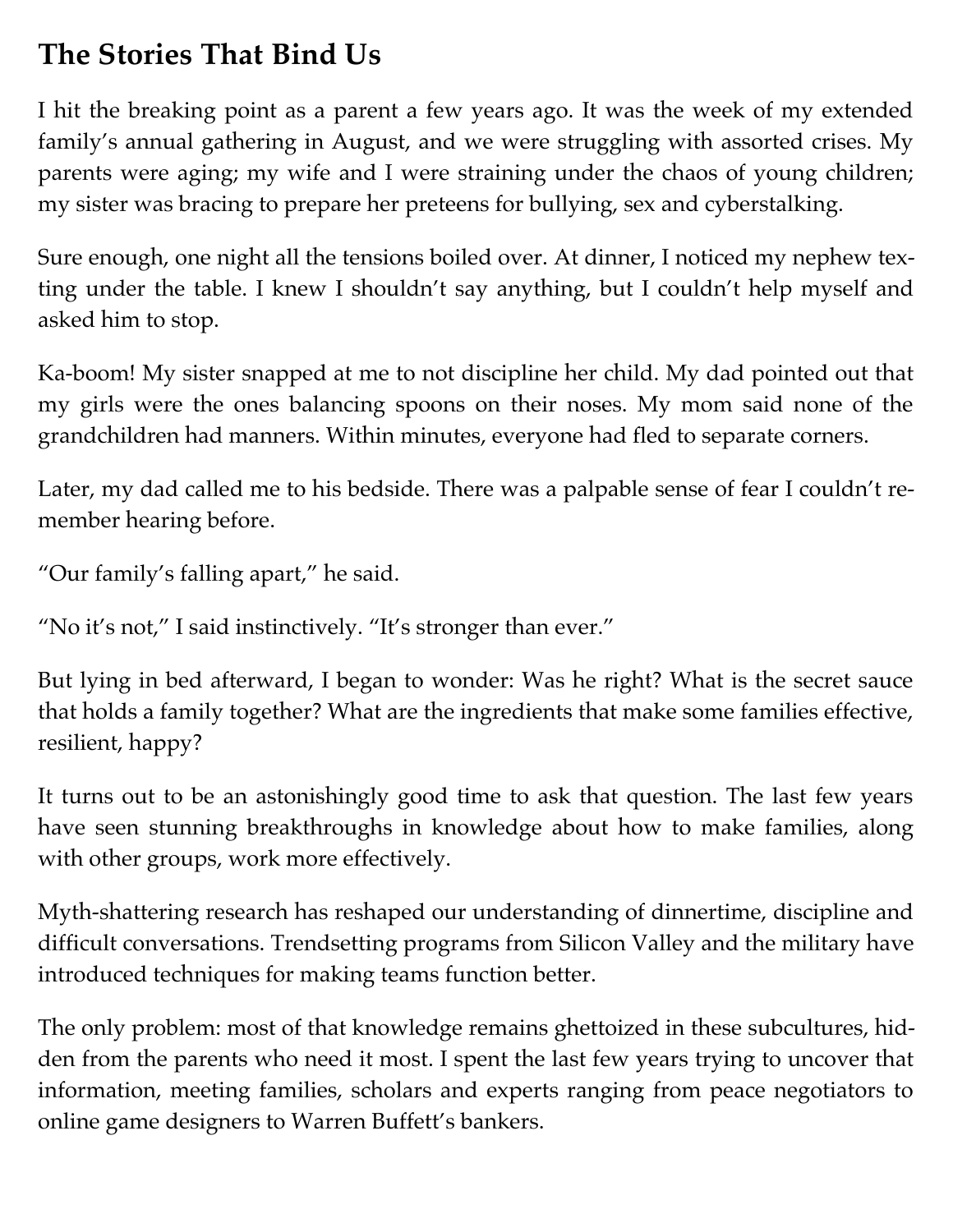After a while, a surprising theme emerged. The single most important thing you can do for your family may be the simplest of all: develop a strong family narrative.

I first heard this idea from Marshall Duke, a colorful psychologist at [Emory University.](http://topics.nytimes.com/top/reference/timestopics/organizations/e/emory_university/index.html?inline=nyt-org) In the mid-1990s, Dr. Duke was asked to help explore myth and ritual in American families.

"There was a lot of research at the time into the dissipation of the family," he told me at his home in suburban Atlanta. "But we were more interested in what families could do to counteract those forces."

Around that time, Dr. Duke's wife, Sara, a psychologist who works with children with learning disabilities, noticed something about her students.

"The ones who know a lot about their families tend to do better when they face challenges," she said.

Her husband was intrigued, and along with a colleague, Robyn Fivush, set out to test her hypothesis. They developed a measure called the "Do You Know?" scale that asked children to answer 20 questions.

Examples included: Do you know where your grandparents grew up? Do you know where your mom and dad went to high school? Do you know where your parents met? Do you know an illness or something really terrible that happened in your family? Do you know the story of your birth?

Dr. Duke and Dr. Fivush asked those questions of four dozen families in the summer of 2001, and taped several of their dinner table conversations. They then compared the children's results to a battery of psychological tests the children had taken, and reached an overwhelming conclusion. The more children knew about their family's history, the stronger their sense of control over their lives, the higher their self-esteem and the more successfully they believed their families functioned. The "Do You Know?" scale turned out to be the best single predictor of children's emotional health and happiness.

"We were blown away," Dr. Duke said.

*"This Life" appears monthly in Sunday Styles. This article is adapted from Bruce Feiler's recently published book, "The Secrets of Happy Families: How to Improve Your Morning, Rethink Family Dinner, Fight Smart, Go Out and Play, and Much More."*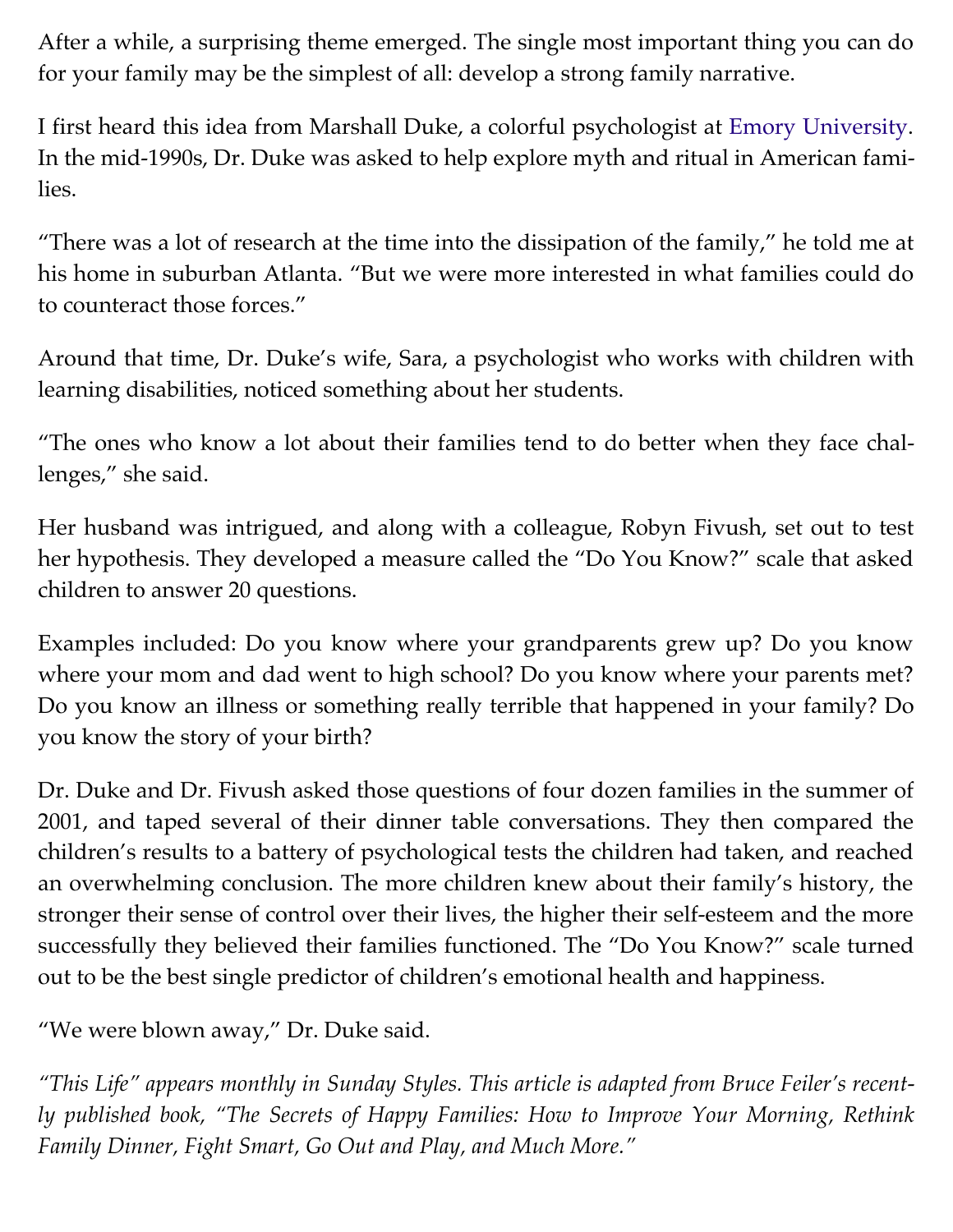And then something unexpected happened. Two months later was Sept. 11. As citizens, Dr. Duke and Dr. Fivush were horrified like everyone else, but as psychologists, they knew they had been given a rare opportunity: though the families they studied had not been directly affected by the events, all the children had experienced the same national trauma at the same time. The researchers went back and reassessed the children.

"Once again," Dr. Duke said, "the ones who knew more about their families proved to be more resilient, meaning they could moderate the effects of stress."

Why does knowing where your grandmother went to school help a child overcome something as minor as a skinned knee or as major as a terrorist attack?

"The answers have to do with a child's sense of being part of a larger family," Dr. Duke said.

Psychologists have found that every family has a unifying narrative, he explained, and those narratives take one of three shapes.

First, the ascending family narrative: "Son, when we came to this country, we had nothing. Our family worked. We opened a store. Your grandfather went to high school. Your father went to college. And now you. ..."

Second is the descending narrative: "Sweetheart, we used to have it all. Then we lost everything."

"The most healthful narrative," Dr. Duke continued, "is the third one. It's called the oscillating family narrative: 'Dear, let me tell you, we've had ups and downs in our family. We built a family business. Your grandfather was a pillar of the community. Your mother was on the board of the hospital. But we also had setbacks. You had an uncle who was once arrested. We had a house burn down. Your father lost a job. But no matter what happened, we always stuck together as a family.' "

Dr. Duke said that children who have the most self-confidence have what he and Dr. Fivush call a strong "intergenerational self." They know they belong to something bigger than themselves.

Leaders in other fields have found similar results. Many groups use what sociologists call sense-making, the building of a narrative that explains what the group is about.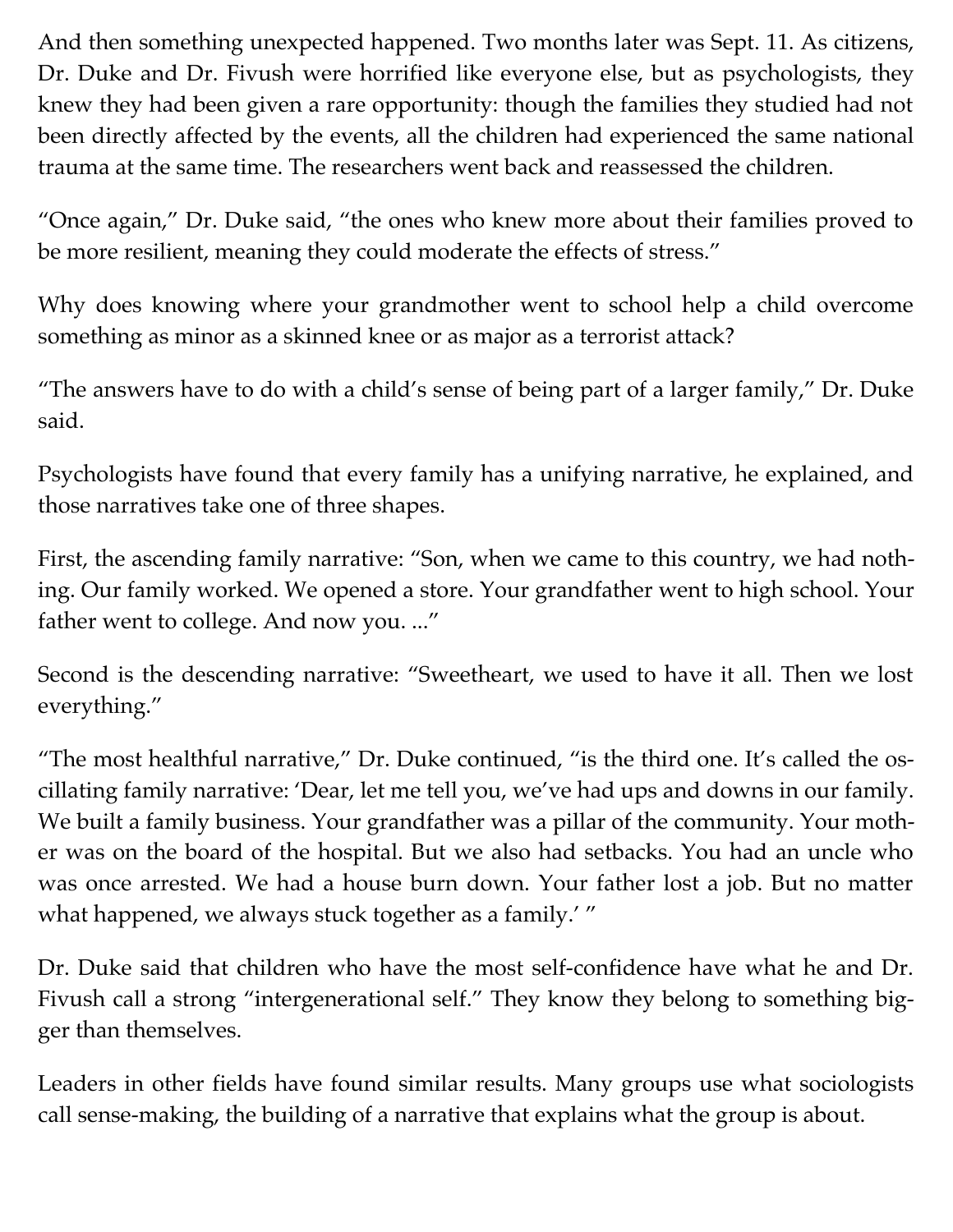Jim Collins, a management expert and author of "Good to Great," told me that successful human enterprises of any kind, from companies to countries, go out of their way to capture their core identity. In Mr. Collins's terms, they "preserve core, while stimulating progress." The same applies to families, he said.

Mr. Collins recommended that families create a mission statement similar to the ones companies and other organizations use to identify their core values.

The military has also found that teaching recruits about the history of their service increases their camaraderie and ability to bond more closely with their unit.

Cmdr. David G. Smith is the chairman of the department of leadership, ethics and law at the Naval Academy and an expert in unit cohesion, the Pentagon's term for group morale. Until recently, the military taught unit cohesion by "dehumanizing" individuals, Commander Smith said. Think of the bullying drill sergeants in "Full Metal Jacket" or "An Officer and a Gentleman."

But these days the military spends more time building up identity through communal activities. At the Naval Academy, Commander Smith advises graduating seniors to take incoming freshmen (or plebes) on history-building exercises, like going to the cemetery to pay tribute to the first naval aviator or visiting the original B-1 aircraft on display on campus.

Dr. Duke recommended that parents pursue similar activities with their children. Any number of occasions work to convey this sense of history: holidays, vacations, big family get-togethers, even a ride to the mall. The hokier the family's tradition, he said, the more likely it is to be passed down. He mentioned his family's custom of hiding frozen turkeys and canned pumpkin in the bushes during Thanksgiving so grandchildren would have to "hunt for their supper," like the Pilgrims.

"These traditions become part of your family," Dr. Duke said.

Decades of research have shown that most happy families communicate effectively. But talking doesn't mean simply "talking through problems," as important as that is. Talking also means telling a positive story about yourselves. When faced with a challenge, happy families, like happy people, just add a new chapter to their life story that shows them overcoming the hardship. This skill is particularly important for children, whose identity tends to get locked in during adolescence.